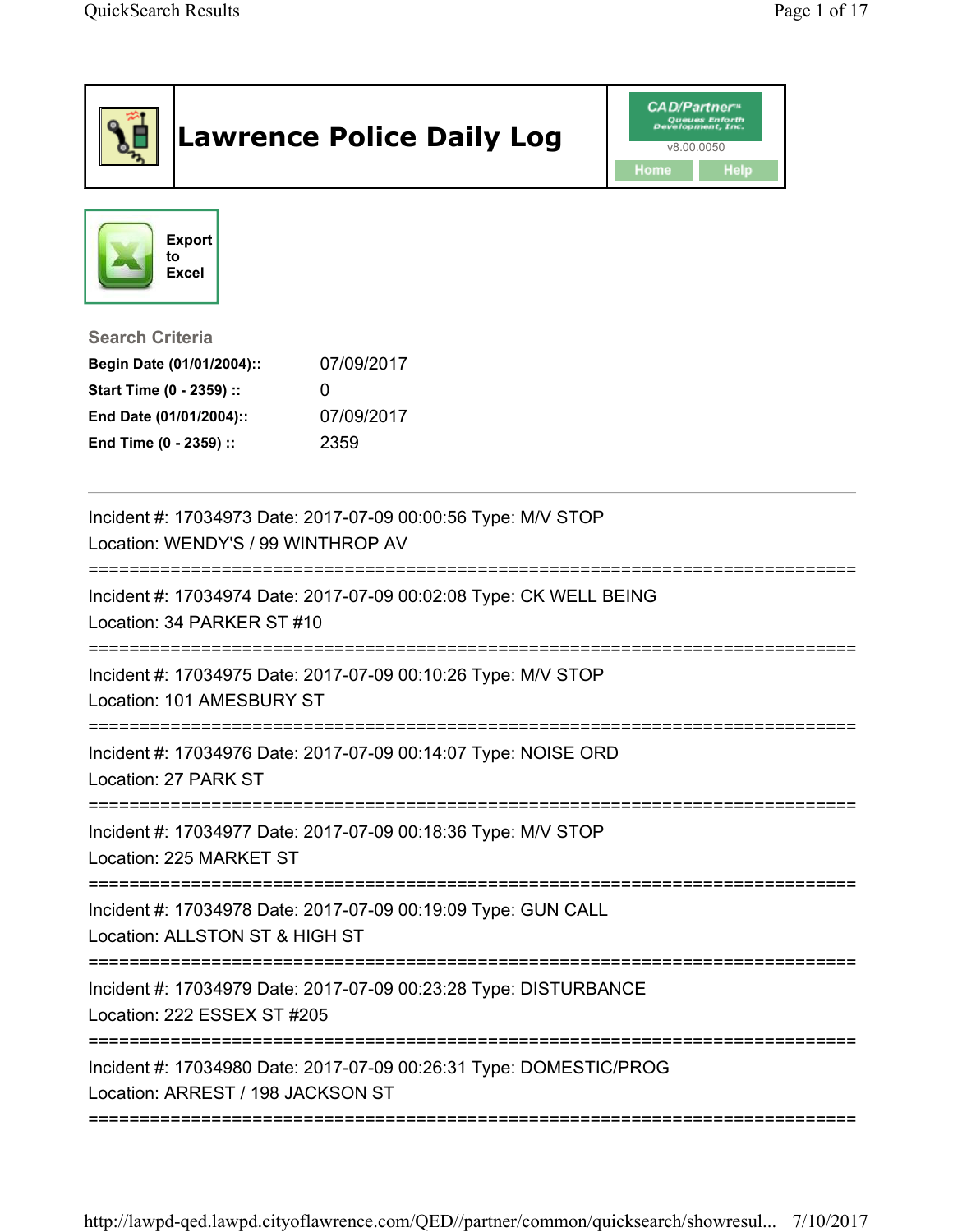| Incident #: 17034981 Date: 2017-07-09 00:32:01 Type: NOISE ORD<br>Location: 9 WASHINGTON ST                                   |
|-------------------------------------------------------------------------------------------------------------------------------|
| Incident #: 17034982 Date: 2017-07-09 00:38:52 Type: FIGHT<br>Location: 130 BOWDOIN ST                                        |
| Incident #: 17034983 Date: 2017-07-09 00:47:38 Type: NOISE ORD<br>Location: 72 IRENE ST FL 2                                  |
| Incident #: 17034985 Date: 2017-07-09 00:49:10 Type: THREATS<br>Location: 79 SHAWSHEEN RD                                     |
| Incident #: 17034984 Date: 2017-07-09 00:49:27 Type: NOISE ORD<br>Location: 175 UNION ST<br>:================================ |
| Incident #: 17034986 Date: 2017-07-09 00:57:17 Type: NOISE ORD<br>Location: 11 WENDELL ST                                     |
| Incident #: 17034987 Date: 2017-07-09 01:01:21 Type: NOISE ORD<br>Location: 83 CAMBRIDGE ST                                   |
| Incident #: 17034988 Date: 2017-07-09 01:09:41 Type: NOISE ORD<br><b>Location: METHUEN ST</b>                                 |
| Incident #: 17034990 Date: 2017-07-09 01:12:07 Type: A&B D/W PAST<br>Location: PORTUGUESE CLUB / 2 SARATOGA ST                |
| Incident #: 17034989 Date: 2017-07-09 01:12:33 Type: NOISE ORD<br>Location: KFC / 490 S UNION ST                              |
| Incident #: 17034991 Date: 2017-07-09 01:18:23 Type: NOISE ORD<br>Location: 10 SARATOGA TER                                   |
| Incident #: 17034992 Date: 2017-07-09 01:22:12 Type: M/V STOP<br>Location: AMESBURY ST & ESSEX ST                             |
| Incident #: 17034993 Date: 2017-07-09 01:22:26 Type: AUTO ACC/NO PI<br>Location: 507 ANDOVER ST                               |
| Incident #: 17034995 Date: 2017-07-09 01:28:25 Type: NOISE ORD                                                                |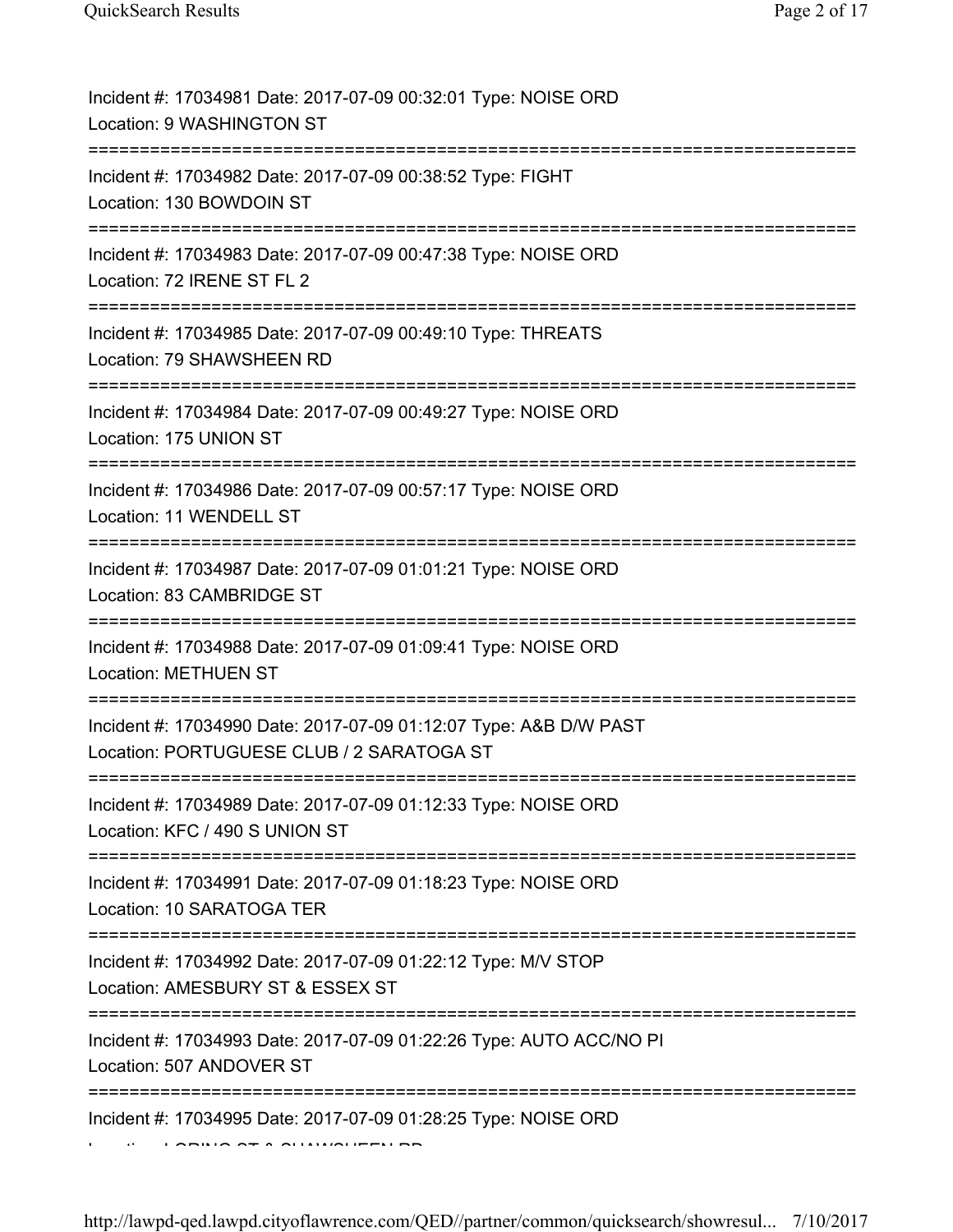| Incident #: 17034994 Date: 2017-07-09 01:28:49 Type: DISTURBANCE<br>Location: SAM'S FOOD STORE / 389 BROADWAY                          |
|----------------------------------------------------------------------------------------------------------------------------------------|
| Incident #: 17034996 Date: 2017-07-09 01:36:23 Type: NOISE ORD<br>Location: 42 FULTON ST                                               |
| Incident #: 17034997 Date: 2017-07-09 01:38:58 Type: HIT & RUN PRO<br>Location: MONMOUTH ST & PARK ST                                  |
| Incident #: 17034998 Date: 2017-07-09 01:45:31 Type: MV/BLOCKING<br>Location: 39 EUTAW ST                                              |
| Incident #: 17035001 Date: 2017-07-09 01:52:30 Type: NOISE ORD<br>Location: 38 SHAW ST                                                 |
| Incident #: 17034999 Date: 2017-07-09 01:53:15 Type: NOISE ORD<br>Location: 196 JACKSON ST FL 3                                        |
| Incident #: 17035002 Date: 2017-07-09 01:53:56 Type: ROBBERY ARMED<br>Location: MALAYA'S / 2 NEWBURY ST<br>=========                   |
| Incident #: 17035000 Date: 2017-07-09 01:54:40 Type: NOISE ORD<br>Location: 74 IRENE ST FL 2                                           |
| Incident #: 17035003 Date: 2017-07-09 01:57:05 Type: NOISE ORD<br>Location: 86 PHILLIPS ST FL 3<br>=================================== |
| ;===================<br>Incident #: 17035004 Date: 2017-07-09 02:04:10 Type: MISSING PERS<br>Location: WALK-IN / 27 HANCOCK ST         |
| Incident #: 17035005 Date: 2017-07-09 02:09:50 Type: CK WELL BEING<br>Location: 19 DOYLE ST FL 2                                       |
| Incident #: 17035006 Date: 2017-07-09 02:22:20 Type: NOISE ORD<br>Location: 5 HAVERHILL ST                                             |
| ===========================<br>Incident #: 17035007 Date: 2017-07-09 02:24:14 Type: NOISE ORD<br>Location: 660 HAVERHILL ST FL 3       |
|                                                                                                                                        |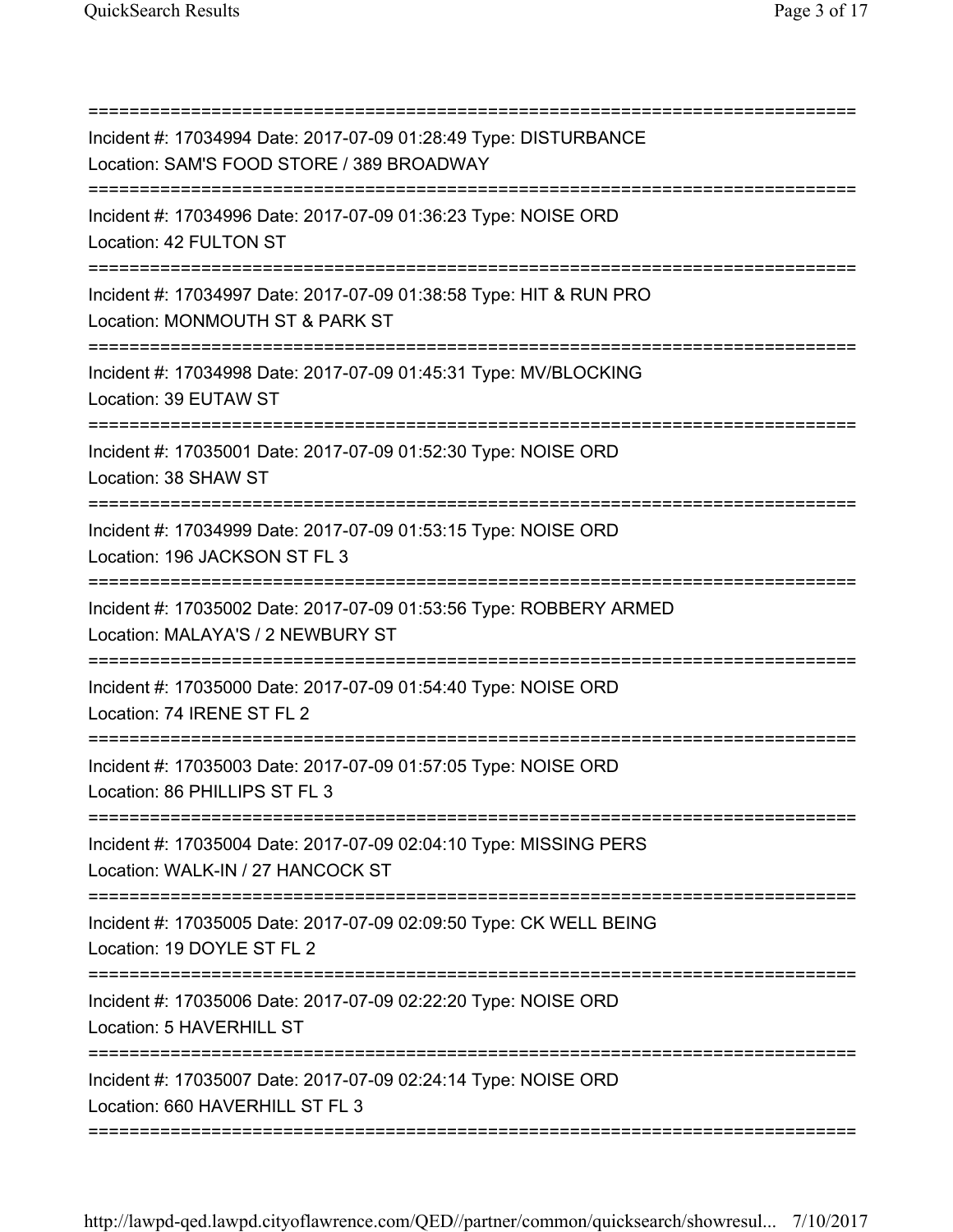| Incident #: 17035008 Date: 2017-07-09 02:28:24 Type: SUICIDE ATTEMPT<br>Location: SLE / 165 CRAWFORD ST                   |
|---------------------------------------------------------------------------------------------------------------------------|
| Incident #: 17035009 Date: 2017-07-09 02:40:24 Type: LOUD NOISE<br>Location: 34 SHAW ST                                   |
| Incident #: 17035010 Date: 2017-07-09 02:44:35 Type: CK WELL BEING<br>Location: JACKSON ST & KNOX ST                      |
| Incident #: 17035011 Date: 2017-07-09 02:47:42 Type: NOISE ORD<br>Location: 56 SPRINGFIELD ST                             |
| Incident #: 17035012 Date: 2017-07-09 02:57:51 Type: NOISE ORD<br>Location: 464 HIGH ST<br>============================== |
| Incident #: 17035013 Date: 2017-07-09 03:00:59 Type: M/V STOP<br>Location: BASSWOOD ST & JUNIPER ST                       |
| Incident #: 17035014 Date: 2017-07-09 03:07:01 Type: M/V STOP<br>Location: CARVER ST & SALEM ST                           |
| Incident #: 17035015 Date: 2017-07-09 03:07:50 Type: NOISE ORD<br>Location: 3 MONTGOMERY ST                               |
| Incident #: 17035016 Date: 2017-07-09 03:11:18 Type: MEDIC SUPPORT<br>Location: 19 DOYLE ST                               |
| Incident #: 17035017 Date: 2017-07-09 03:16:43 Type: M/V STOP<br>Location: S UNION ST & EXETER ST<br>===========          |
| Incident #: 17035018 Date: 2017-07-09 03:27:03 Type: NOISE ORD<br>Location: 81 WALNUT ST FL 1                             |
| Incident #: 17035019 Date: 2017-07-09 03:34:04 Type: M/V STOP<br>Location: HAMPSHIRE ST & LOWELL ST                       |
| Incident #: 17035020 Date: 2017-07-09 03:42:43 Type: NOISE ORD<br>Location: PARTHUM SCHOOL / 255 E HAVERHILL ST           |
| Incident #: 17035021 Date: 2017-07-09 03:51:37 Type: M/V STOP                                                             |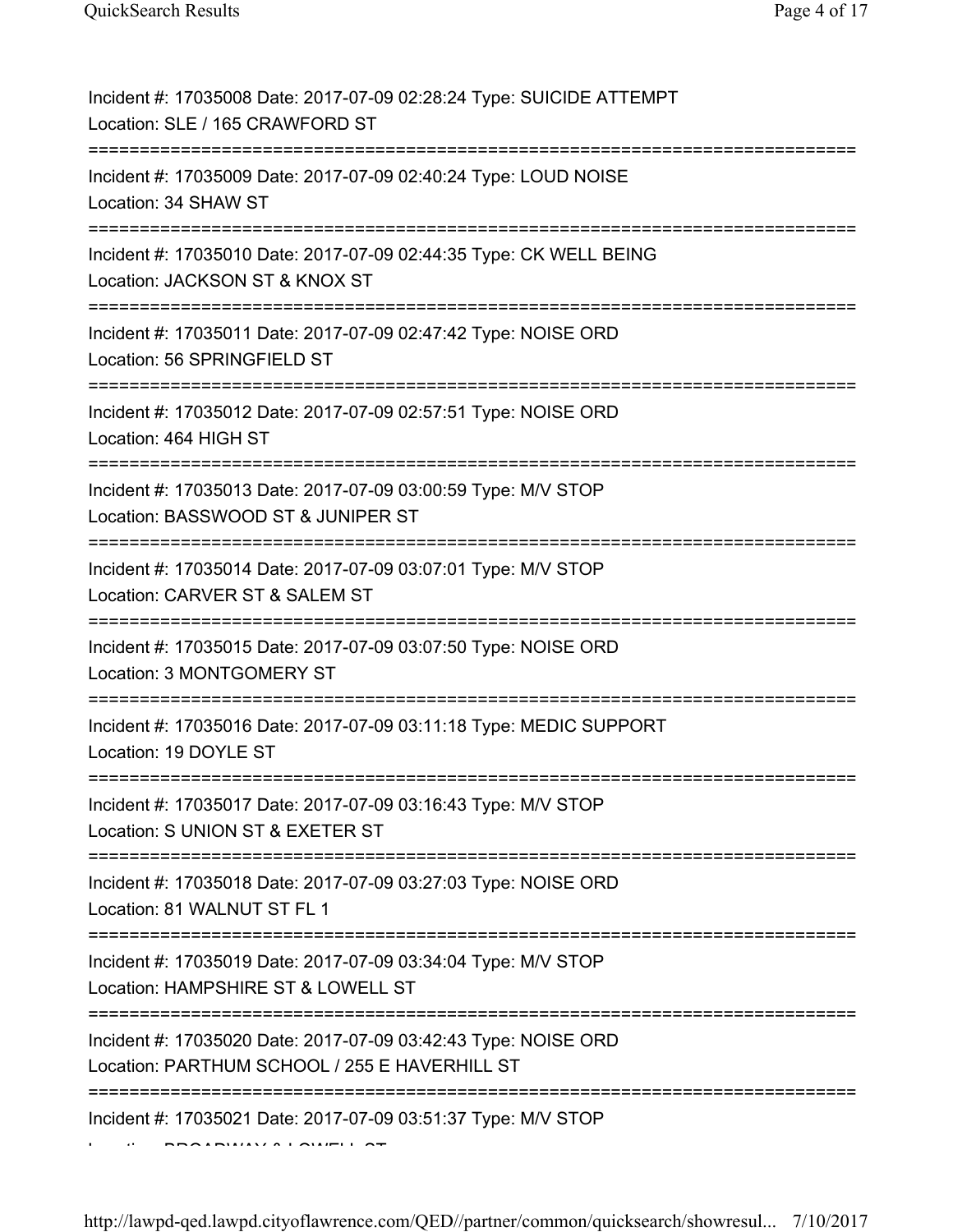| Incident #: 17035022 Date: 2017-07-09 03:56:47 Type: M/V STOP<br>Location: TOW / BASSWOOD ST & POPLAR ST                         |
|----------------------------------------------------------------------------------------------------------------------------------|
| Incident #: 17035023 Date: 2017-07-09 04:17:43 Type: M/V STOP<br>Location: ALBRITE CARPET CLEANING COMP. / 223 WINTHROP AV       |
| Incident #: 17035024 Date: 2017-07-09 04:29:32 Type: NOISE ORD<br>Location: 30 ROLLINS ST                                        |
| Incident #: 17035025 Date: 2017-07-09 04:31:30 Type: NOISE ORD<br>Location: 204 S UNION ST FL 2                                  |
| Incident #: 17035026 Date: 2017-07-09 05:03:54 Type: GENERAL SERV<br>Location: 592 S UNION ST                                    |
| Incident #: 17035027 Date: 2017-07-09 05:08:55 Type: UNWANTEDGUEST<br>Location: 85 EXETER ST                                     |
| Incident #: 17035028 Date: 2017-07-09 05:28:15 Type: UNWANTEDGUEST<br>Location: 35 COMMON ST                                     |
| Incident #: 17035029 Date: 2017-07-09 06:13:17 Type: LARCENY/MV/PAST<br>Location: 105 COOLIDGE ST                                |
| Incident #: 17035030 Date: 2017-07-09 06:26:16 Type: NOISE ORD<br>Location: 5 BUNKERHILL ST                                      |
| ===============================<br>Incident #: 17035031 Date: 2017-07-09 06:31:09 Type: ANIMAL COMPL<br>Location: 137 WEST ST #1 |
| Incident #: 17035032 Date: 2017-07-09 06:36:57 Type: M/V STOP<br>Location: BENNINGTON ST & PARK ST                               |
| Incident #: 17035033 Date: 2017-07-09 06:38:53 Type: M/V STOP<br>Location: 100 BRUCE ST                                          |
| Incident #: 17035034 Date: 2017-07-09 07:12:44 Type: M/V STOP<br>Location: S BROADWAY & SHATTUCK ST                              |
|                                                                                                                                  |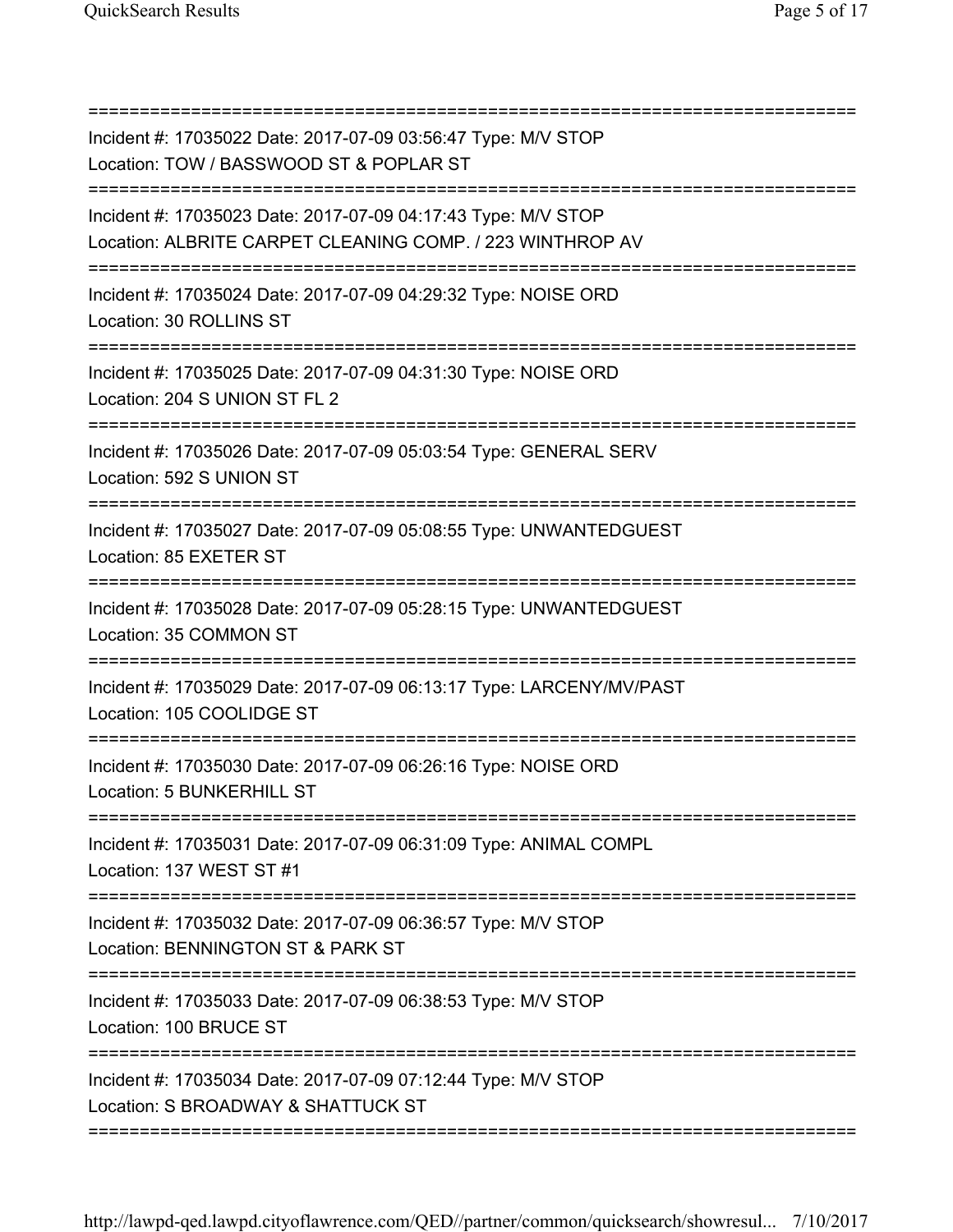| Incident #: 17035035 Date: 2017-07-09 07:14:33 Type: NOISE ORD<br><b>Location: ROLLINS ST</b>                                                |
|----------------------------------------------------------------------------------------------------------------------------------------------|
| Incident #: 17035036 Date: 2017-07-09 07:16:16 Type: NOISE ORD<br>Location: 3 BUNKERHILL ST                                                  |
| Incident #: 17035037 Date: 2017-07-09 07:20:41 Type: M/V STOP<br>Location: S BROADWAY & SHATTUCK ST                                          |
| Incident #: 17035038 Date: 2017-07-09 07:24:42 Type: ALARM/BURG<br>Location: 120 BROADWAY                                                    |
| Incident #: 17035040 Date: 2017-07-09 07:34:25 Type: WARRANT SERVE<br>Location: PEMBERTON PARK / null                                        |
| Incident #: 17035039 Date: 2017-07-09 07:36:46 Type: ALARM/BURG<br>Location: AMES ST & COMMUNITY AVE                                         |
| Incident #: 17035041 Date: 2017-07-09 09:12:48 Type: ALARM/BURG<br>Location: LA FACTORY RESTAURANT INC. / 35 S BROADWAY #UNIT 2              |
| Incident #: 17035042 Date: 2017-07-09 09:54:56 Type: CK WELL BEING<br><b>Location: DEN ROCK PARK</b><br>------------------------------------ |
| Incident #: 17035043 Date: 2017-07-09 10:08:04 Type: UNKNOWN PROB<br>Location: 7 CHELMSFORD ST                                               |
| Incident #: 17035044 Date: 2017-07-09 10:16:17 Type: CK WELL BEING<br>Location: 45 BROADWAY #APT801                                          |
| Incident #: 17035045 Date: 2017-07-09 10:25:32 Type: INVEST CONT<br>Location: 42 ALLSTON ST                                                  |
| Incident #: 17035046 Date: 2017-07-09 10:38:37 Type: M/V STOP<br>Location: 25 LEXINGTON ST                                                   |
| Incident #: 17035047 Date: 2017-07-09 10:50:38 Type: STOL/MV/PAS<br>Location: 334 HOWARD ST                                                  |
| Incident #: 17035048 Date: 2017-07-09 10:55:29 Type: M/V STOP                                                                                |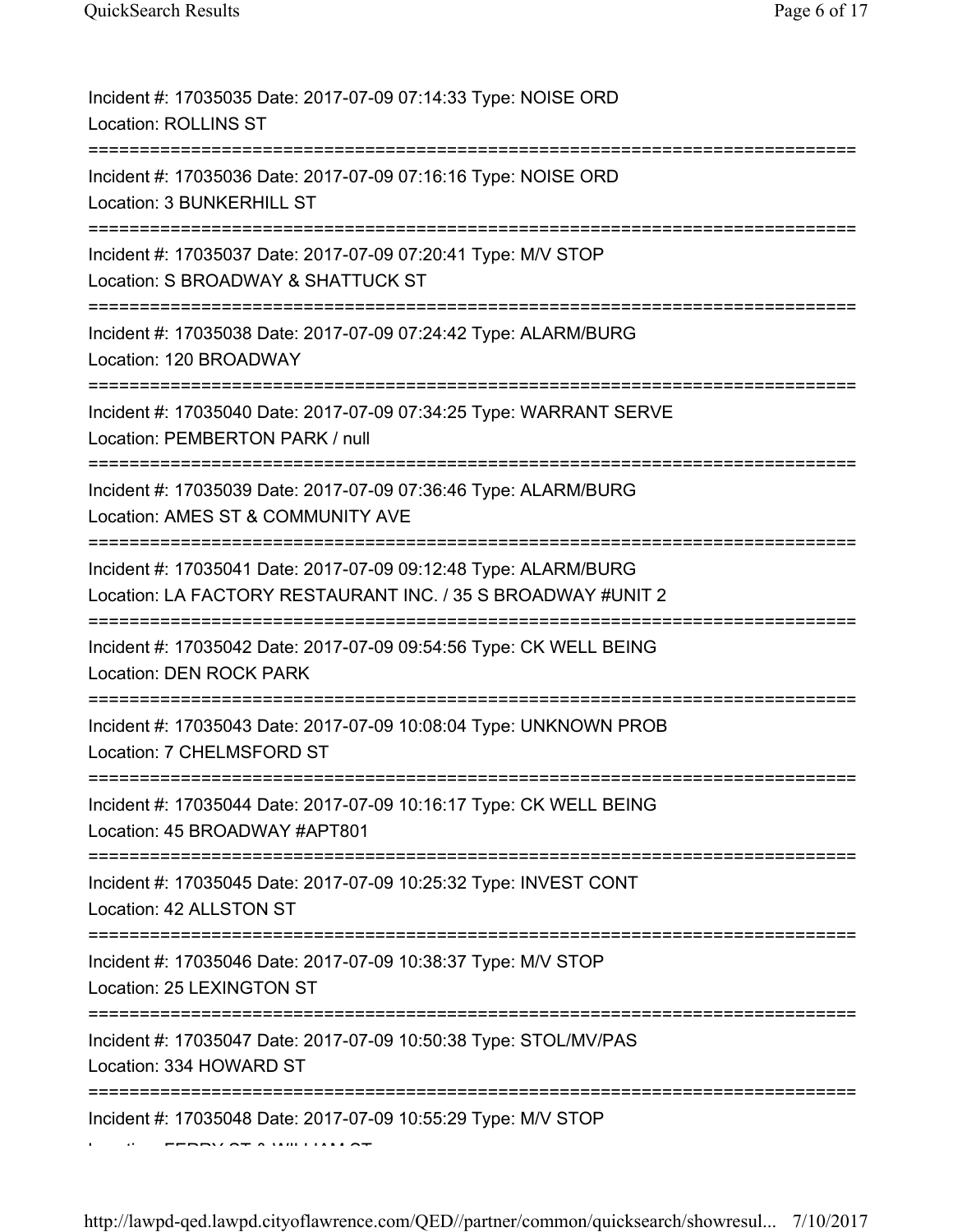| Incident #: 17035049 Date: 2017-07-09 11:01:28 Type: NOTIFICATION<br>Location: 75 INMAN ST FL 2NDFL                               |
|-----------------------------------------------------------------------------------------------------------------------------------|
| Incident #: 17035050 Date: 2017-07-09 11:06:41 Type: M/V STOP<br>Location: MANCHESTER ST & WEST ST                                |
| Incident #: 17035054 Date: 2017-07-09 11:32:46 Type: SUS PERS/MV<br>Location: 46 CONGRESS ST<br>:================================ |
| Incident #: 17035051 Date: 2017-07-09 11:45:10 Type: SPECIAL CHECK<br>Location: 360 BROADWAY<br>===============================   |
| Incident #: 17035052 Date: 2017-07-09 11:48:20 Type: M/V STOP<br>Location: 11 HANCOCK ST                                          |
| Incident #: 17035053 Date: 2017-07-09 11:49:05 Type: M/V STOP<br>Location: 6 MELROSE ST                                           |
| Incident #: 17035055 Date: 2017-07-09 11:54:22 Type: M/V STOP<br>Location: CROSBY ST & S BROADWAY                                 |
| Incident #: 17035056 Date: 2017-07-09 11:57:44 Type: STOL/MV/PAS<br>Location: 139 S BROADWAY<br>====================              |
| Incident #: 17035057 Date: 2017-07-09 12:01:31 Type: PARK & WALK<br>Location: BRADFORD ST & BROADWAY                              |
| Incident #: 17035058 Date: 2017-07-09 12:02:19 Type: INVESTIGATION<br>Location: 11 SWAN ST                                        |
| Incident #: 17035059 Date: 2017-07-09 12:07:53 Type: WOMAN DOWN<br>Location: 278 BROADWAY                                         |
| Incident #: 17035060 Date: 2017-07-09 12:09:42 Type: LOST PROPERTY<br>Location: 90 LOWELL ST                                      |
| Incident #: 17035061 Date: 2017-07-09 12:22:26 Type: M/V STOP<br>Location: 421 WINTHROP AV                                        |
|                                                                                                                                   |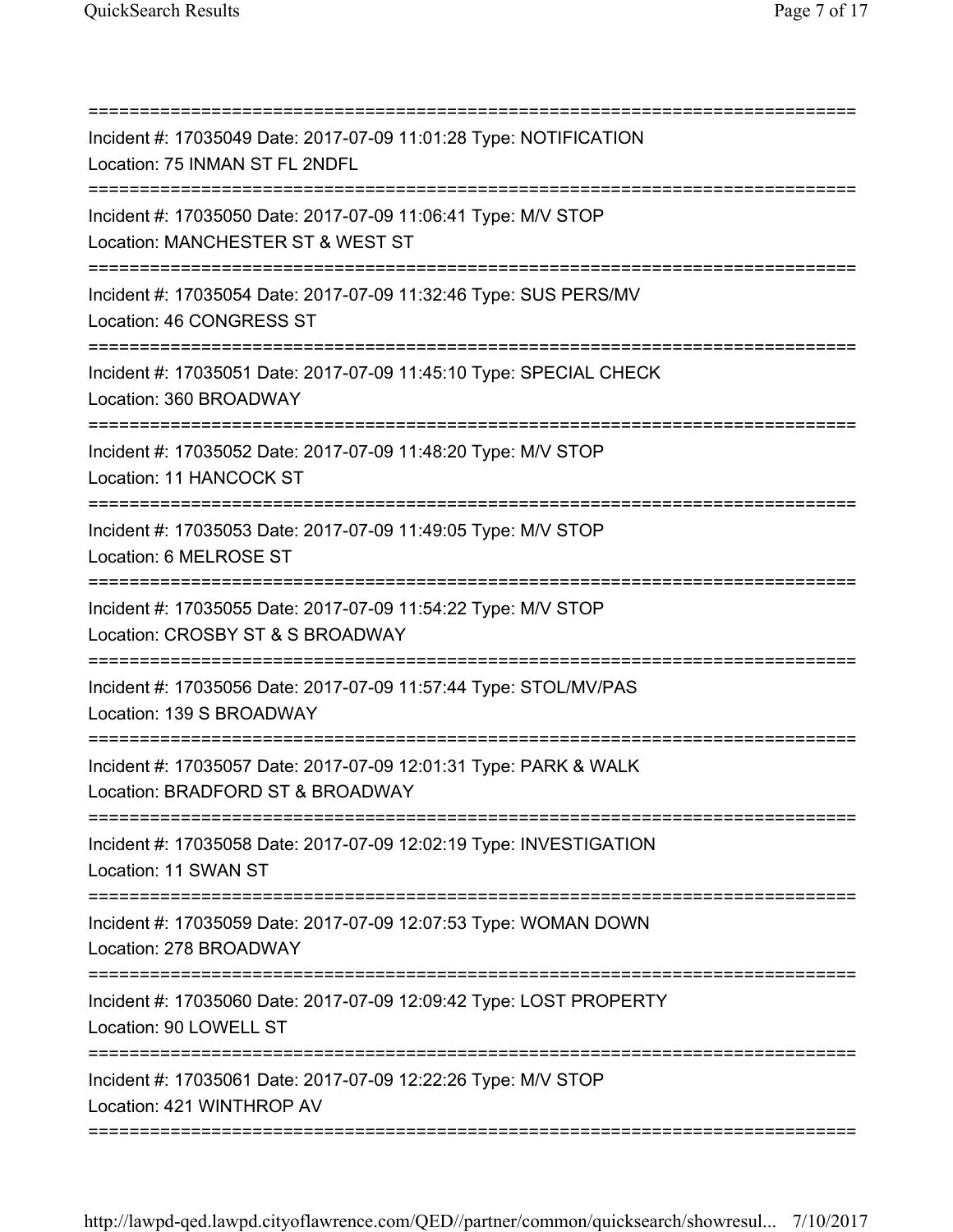| Incident #: 17035062 Date: 2017-07-09 12:24:31 Type: MAN DOWN<br>Location: MCDONALDS / 50 BROADWAY                                      |
|-----------------------------------------------------------------------------------------------------------------------------------------|
| Incident #: 17035063 Date: 2017-07-09 12:28:01 Type: FIGHT<br>Location: 77 S UNION ST                                                   |
| Incident #: 17035064 Date: 2017-07-09 12:31:30 Type: DISTURBANCE<br>Location: RICHDALE / 53 S BROADWAY<br>============================= |
| Incident #: 17035065 Date: 2017-07-09 12:41:24 Type: ALARM/BURG<br>Location: 337 WATER ST                                               |
| Incident #: 17035066 Date: 2017-07-09 12:43:08 Type: SPECIAL CHECK<br>Location: 24 BYRON AV<br>===========================              |
| Incident #: 17035067 Date: 2017-07-09 13:00:16 Type: M/V STOP<br>Location: 127 LAWRENCE ST                                              |
| Incident #: 17035068 Date: 2017-07-09 13:05:21 Type: MV/BLOCKING<br>Location: 45 PHILLIPS ST                                            |
| Incident #: 17035069 Date: 2017-07-09 13:17:40 Type: NOISE ORD<br>Location: 17 HOLT ST                                                  |
| Incident #: 17035070 Date: 2017-07-09 13:22:50 Type: M/V STOP<br>Location: LAWRENCE ST & TRENTON ST                                     |
| Incident #: 17035071 Date: 2017-07-09 13:24:03 Type: M/V STOP<br>Location: BROADWAY & COMMON ST                                         |
| ==============<br>Incident #: 17035072 Date: 2017-07-09 13:24:46 Type: TRESPASSING<br>Location: POLLO TIPICO / 190 LAWRENCE ST          |
| Incident #: 17035073 Date: 2017-07-09 13:26:39 Type: KEEP PEACE<br>Location: 29 BERKELEY ST                                             |
| Incident #: 17035074 Date: 2017-07-09 13:38:53 Type: M/V STOP<br>Location: 55 WINTHROP AV                                               |
| Incident #: 17035075 Date: 2017-07-09 13:49:03 Type: AUTO ACC/NO PI                                                                     |

http://lawpd-qed.lawpd.cityoflawrence.com/QED//partner/common/quicksearch/showresul... 7/10/2017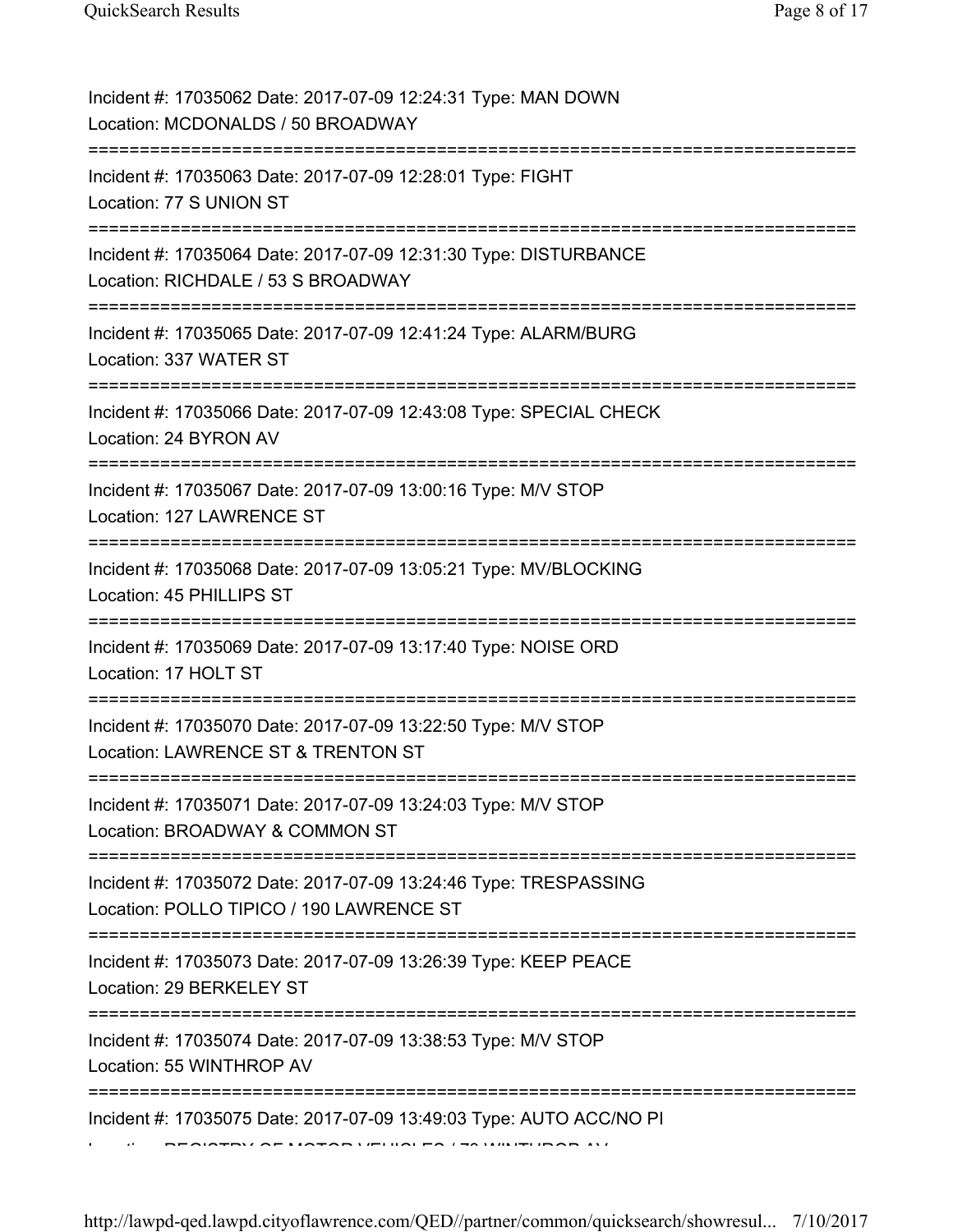| Incident #: 17035076 Date: 2017-07-09 13:54:46 Type: UNWANTEDGUEST<br>Location: 800 ESSEX ST #ROOM 113<br>============================               |
|------------------------------------------------------------------------------------------------------------------------------------------------------|
| Incident #: 17035077 Date: 2017-07-09 14:09:45 Type: SUS PERS/MV<br>Location: U-HAUL RENTAL / 375 BROADWAY<br>====================================== |
| Incident #: 17035082 Date: 2017-07-09 14:10:01 Type: SUS PERS/MV<br>Location: 518 LOWELL ST                                                          |
| Incident #: 17035078 Date: 2017-07-09 14:10:36 Type: TRESPASSING<br>Location: 40 LAWRENCE ST                                                         |
| Incident #: 17035079 Date: 2017-07-09 14:18:13 Type: NOISE ORD<br>Location: 130 HIGH ST                                                              |
| Incident #: 17035080 Date: 2017-07-09 14:18:45 Type: AUTO ACC/PED<br>Location: 97 SYLVESTER ST                                                       |
| Incident #: 17035081 Date: 2017-07-09 14:27:33 Type: TRESPASSING<br>Location: 2 INMAN ST                                                             |
| Incident #: 17035083 Date: 2017-07-09 14:29:44 Type: KEEP PEACE<br>Location: 21 JORDAN ST                                                            |
| Incident #: 17035084 Date: 2017-07-09 14:32:45 Type: MV/BLOCKING<br>Location: 267 PARK ST                                                            |
| Incident #: 17035085 Date: 2017-07-09 14:37:26 Type: LOUD NOISE<br>Location: 16 LASALLE AV                                                           |
| Incident #: 17035086 Date: 2017-07-09 14:37:37 Type: MUTUAL AID<br>Location: 31 FULTON ST                                                            |
| Incident #: 17035087 Date: 2017-07-09 14:46:57 Type: SUS PERS/MV<br>Location: GENERAL ST & UNION ST                                                  |
| Incident #: 17035088 Date: 2017-07-09 14:47:57 Type: SUS PERS/MV<br>Location: BAILEY ST & SHAWSHEEN RD                                               |

===========================================================================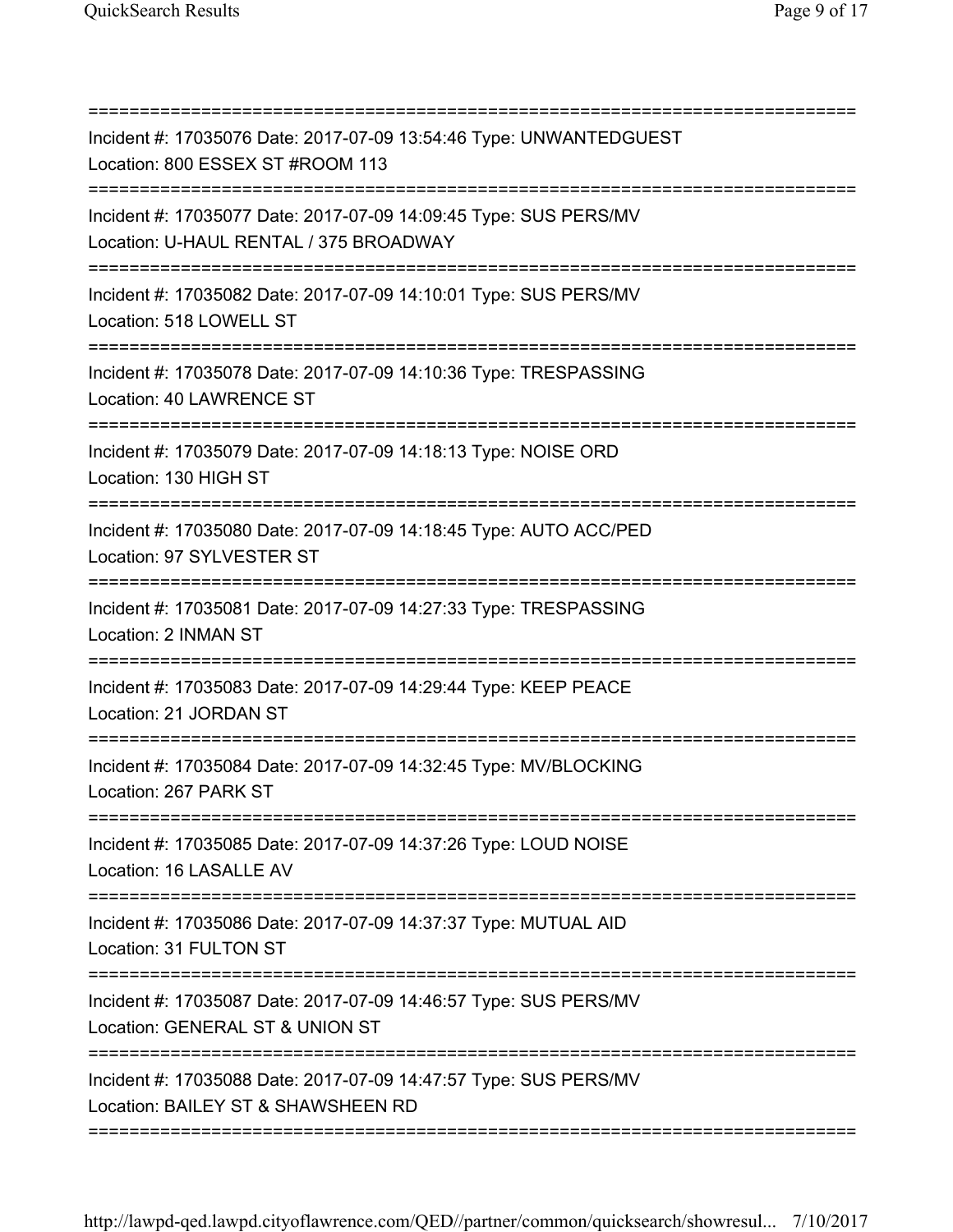| Incident #: 17035089 Date: 2017-07-09 15:09:54 Type: MAL DAMAGE<br>Location: 59 TREMONT ST                                       |
|----------------------------------------------------------------------------------------------------------------------------------|
| Incident #: 17035090 Date: 2017-07-09 15:16:16 Type: M/V STOP<br>Location: ANDOVER ST & PARKER ST                                |
| Incident #: 17035091 Date: 2017-07-09 15:20:27 Type: AUTO ACC/NO PI<br>Location: ESSEX ST & UNION ST                             |
| Incident #: 17035092 Date: 2017-07-09 15:30:04 Type: STOLEN PROP<br>Location: 29 BROMFIELD ST                                    |
| Incident #: 17035093 Date: 2017-07-09 15:44:51 Type: DRUG VIO<br>Location: 135 HANCOCK ST<br>=================================== |
| Incident #: 17035094 Date: 2017-07-09 16:06:33 Type: TEST QED<br>Location: 434 BROADWAY                                          |
| Incident #: 17035102 Date: 2017-07-09 16:09:45 Type: HIT & RUN M/V<br>Location: 434 BROADWAY                                     |
| Incident #: 17035095 Date: 2017-07-09 16:13:40 Type: SUS PERS/MV<br>Location: 46 WHITMAN ST                                      |
| Incident #: 17035096 Date: 2017-07-09 16:16:42 Type: AUTO ACC/NO PI<br>Location: AMESBURY ST & LAWRENCE ST                       |
| Incident #: 17035097 Date: 2017-07-09 16:17:06 Type: LOUD NOISE<br>Location: 130 HIGH ST                                         |
| Incident #: 17035098 Date: 2017-07-09 16:20:49 Type: A&B PAST<br>Location: HAVERHILL ST                                          |
| Incident #: 17035099 Date: 2017-07-09 16:28:22 Type: MEDIC SUPPORT<br>Location: 77 S UNION ST                                    |
| Incident #: 17035100 Date: 2017-07-09 16:30:33 Type: A&B PAST<br>Location: PORTUGUESE A SALAZAR CLUB / 2 SARATOGA ST             |
| Incident #: 17035101 Date: 2017-07-09 16:35:51 Type: NOISE ORD                                                                   |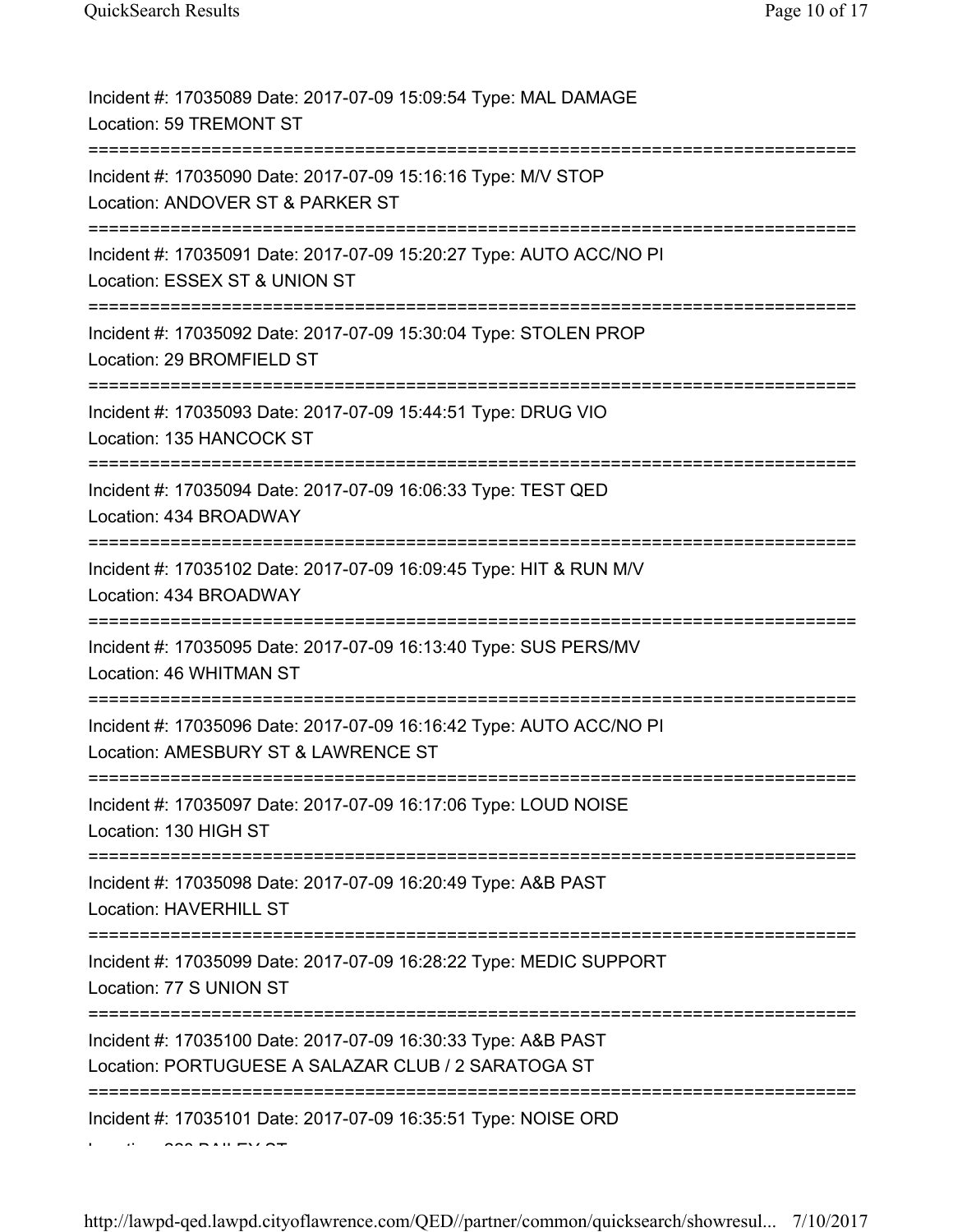| ===================================== |                                                                                                          |
|---------------------------------------|----------------------------------------------------------------------------------------------------------|
|                                       | Incident #: 17035103 Date: 2017-07-09 16:56:39 Type: UNKNOWN PROB<br>Location: CHESTNUT ST & JACKSON ST  |
|                                       | Incident #: 17035104 Date: 2017-07-09 16:59:12 Type: GENERAL SERV<br>Location: FALLS BRIDGE / null       |
|                                       | Incident #: 17035105 Date: 2017-07-09 17:01:58 Type: ALARM/BURG<br>Location: 360 MERRIMACK ST            |
|                                       | Incident #: 17035106 Date: 2017-07-09 17:11:56 Type: DISTURBANCE<br>Location: 2 MUSEUM SQ #1102          |
|                                       | Incident #: 17035107 Date: 2017-07-09 17:27:13 Type: NOISE ORD<br>Location: 232 BAILEY ST                |
|                                       | Incident #: 17035108 Date: 2017-07-09 17:36:52 Type: LOUD NOISE<br>Location: 8 LISA LN                   |
|                                       | Incident #: 17035109 Date: 2017-07-09 17:42:19 Type: NOISE ORD<br>Location: AMES ST & PEARL ST           |
|                                       | Incident #: 17035110 Date: 2017-07-09 17:44:06 Type: MAL DAMAGE<br>Location: 21 SPRINGFIELD ST           |
|                                       | Incident #: 17035111 Date: 2017-07-09 17:48:28 Type: SUS PERS/MV<br>Location: HAVERHILL ST & CRESCENT ST |
|                                       | Incident #: 17035112 Date: 2017-07-09 17:51:16 Type: NOISE ORD<br>Location: S BROADWAY & SHAW ST         |
|                                       | Incident #: 17035113 Date: 2017-07-09 17:57:46 Type: A&B PAST<br>Location: RESERVIOR / AMES ST ENTRANCE  |
|                                       | Incident #: 17035115 Date: 2017-07-09 18:08:24 Type: M/V STOP<br>Location: 505 BROADWAY                  |
|                                       | Incident #: 17035114 Date: 2017-07-09 18:09:49 Type: SUS PERS/MV<br>Location: AMES ST & LOWELL ST        |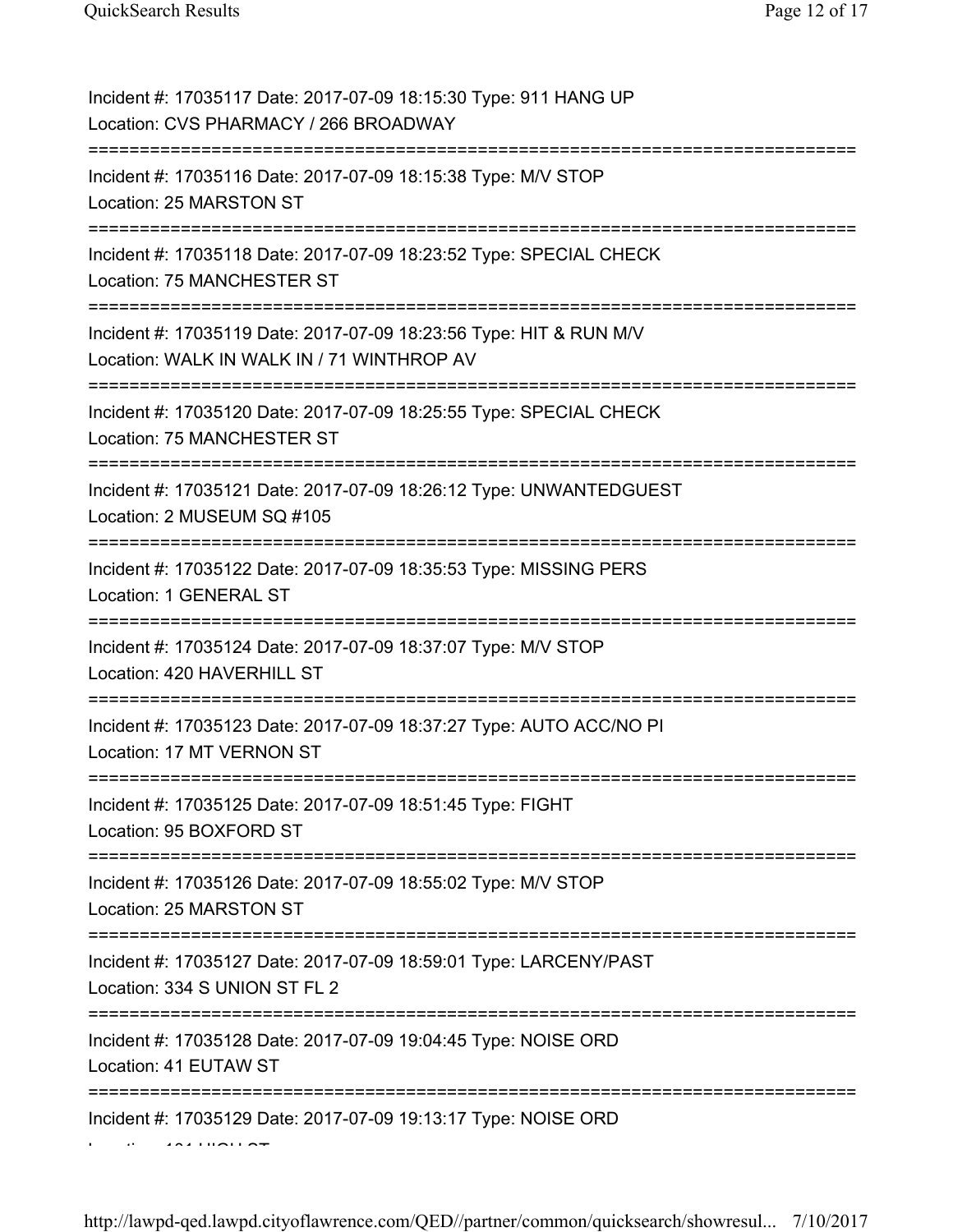| Incident #: 17035130 Date: 2017-07-09 19:14:28 Type: LARCENY/PAST<br>Location: WALGREENS / 220 S BROADWAY<br>;=================================== |
|---------------------------------------------------------------------------------------------------------------------------------------------------|
| Incident #: 17035131 Date: 2017-07-09 19:14:40 Type: NOISE ORD<br>Location: PEMBERTON PARK / null                                                 |
| Incident #: 17035132 Date: 2017-07-09 19:20:07 Type: NOISE ORD<br>Location: 130 HIGH ST                                                           |
| Incident #: 17035133 Date: 2017-07-09 19:23:57 Type: MAN DOWN<br>Location: ESSEX ST & LAWRENCE ST                                                 |
| Incident #: 17035134 Date: 2017-07-09 19:26:55 Type: NOISE ORD<br>Location: 232 BAILEY ST                                                         |
| Incident #: 17035135 Date: 2017-07-09 19:35:33 Type: NOISE ORD<br>Location: 35 EXCHANGE ST                                                        |
| Incident #: 17035136 Date: 2017-07-09 19:37:14 Type: AUTO ACC/PI<br>Location: MARKET ST & PARKER ST                                               |
| Incident #: 17035137 Date: 2017-07-09 19:41:22 Type: LOUD NOISE<br>Location: FULTON ST & PROSPECT ST                                              |
| Incident #: 17035138 Date: 2017-07-09 19:42:24 Type: LOUD NOISE<br>Location: 42 E DALTON ST                                                       |
| Incident #: 17035139 Date: 2017-07-09 19:43:14 Type: LOUD NOISE<br>Location: 197 UNION ST                                                         |
| -------------------<br>Incident #: 17035140 Date: 2017-07-09 19:47:56 Type: FIGHT<br>Location: LAWRENCE ST & PARK ST                              |
| Incident #: 17035141 Date: 2017-07-09 19:57:09 Type: 911 HANG UP<br>Location: 32 PERRY AV                                                         |
| Incident #: 17035142 Date: 2017-07-09 20:00:40 Type: NOISE ORD<br>Location: S BROADWAY & SHAW ST                                                  |
|                                                                                                                                                   |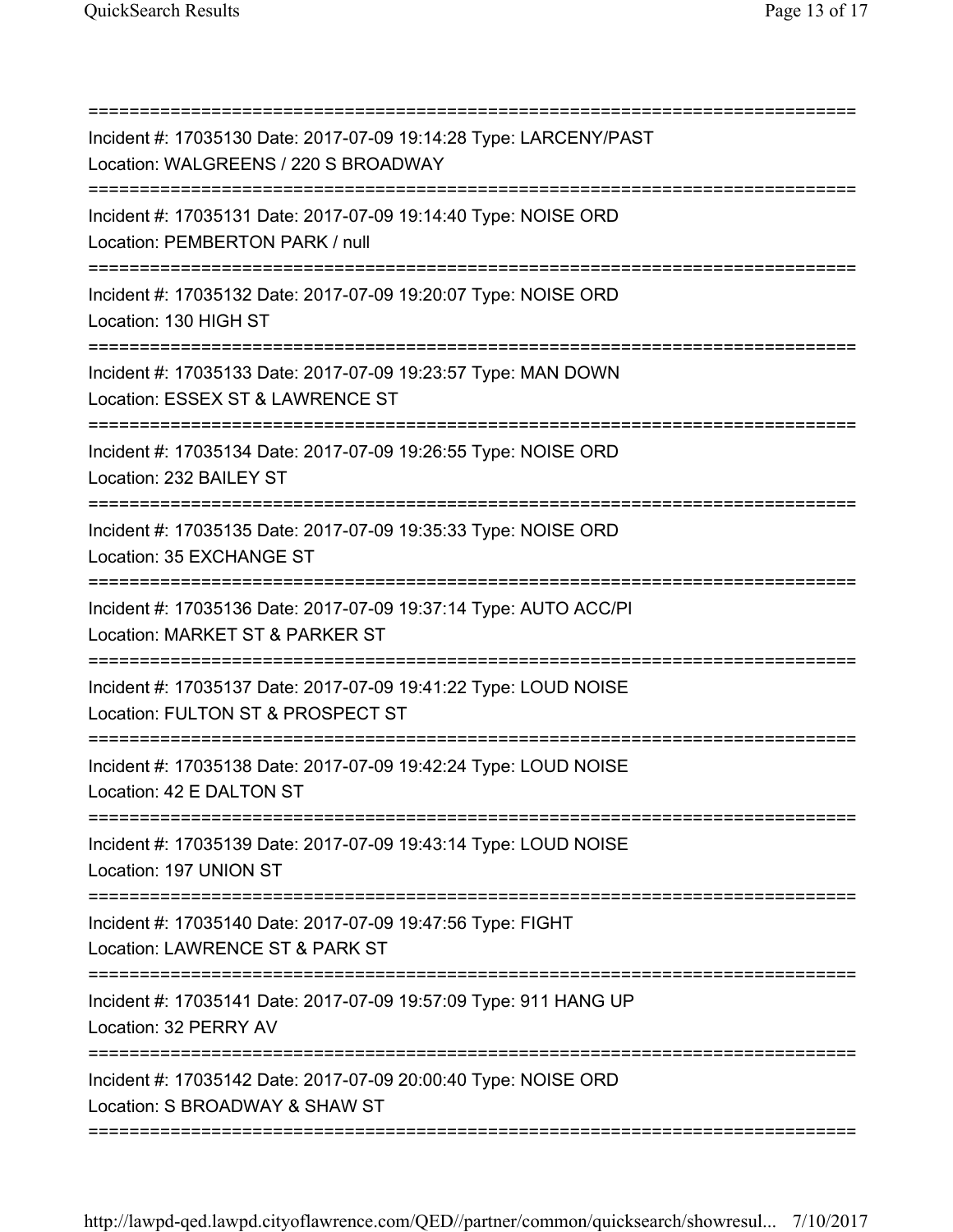| Incident #: 17035143 Date: 2017-07-09 20:03:11 Type: MEDIC SUPPORT<br>Location: 360 BROADWAY                                 |
|------------------------------------------------------------------------------------------------------------------------------|
| Incident #: 17035144 Date: 2017-07-09 20:04:50 Type: MEDIC SUPPORT<br>Location: 77 S UNION ST                                |
| Incident #: 17035145 Date: 2017-07-09 20:10:50 Type: NOISE ORD<br>Location: 41 EUTAW ST                                      |
| Incident #: 17035146 Date: 2017-07-09 20:13:46 Type: GENERAL SERV<br>Location: AMES ST & LOWELL ST                           |
| Incident #: 17035147 Date: 2017-07-09 20:22:00 Type: UNATENEDCHILD<br>Location: 188 S UNION ST FL 2<br>===================== |
| Incident #: 17035148 Date: 2017-07-09 20:28:54 Type: NOISE ORD<br>Location: 228 BAILEY ST                                    |
| Incident #: 17035149 Date: 2017-07-09 20:30:01 Type: M/V STOP<br>Location: 525 ANDOVER ST                                    |
| Incident #: 17035150 Date: 2017-07-09 20:30:55 Type: NOISE ORD<br>Location: ARLINGTON ST & EXCHANGE ST                       |
| Incident #: 17035151 Date: 2017-07-09 20:32:08 Type: M/V STOP<br>Location: 526 ANDOVER ST                                    |
| Incident #: 17035152 Date: 2017-07-09 20:34:27 Type: UNWANTEDGUEST<br>Location: 56 SPRINGFIELD ST                            |
| Incident #: 17035153 Date: 2017-07-09 20:39:17 Type: NOISE ORD<br>Location: 33 CAMELLA TEOLI WY FL 1                         |
| Incident #: 17035154 Date: 2017-07-09 20:43:35 Type: NOISE ORD<br>Location: 270 E HAVERHILL ST                               |
| Incident #: 17035155 Date: 2017-07-09 20:44:38 Type: NOISE ORD<br>Location: 439 S BROADWAY                                   |
| Incident #: 17035156 Date: 2017-07-09 20:45:51 Type: NOISE ORD                                                               |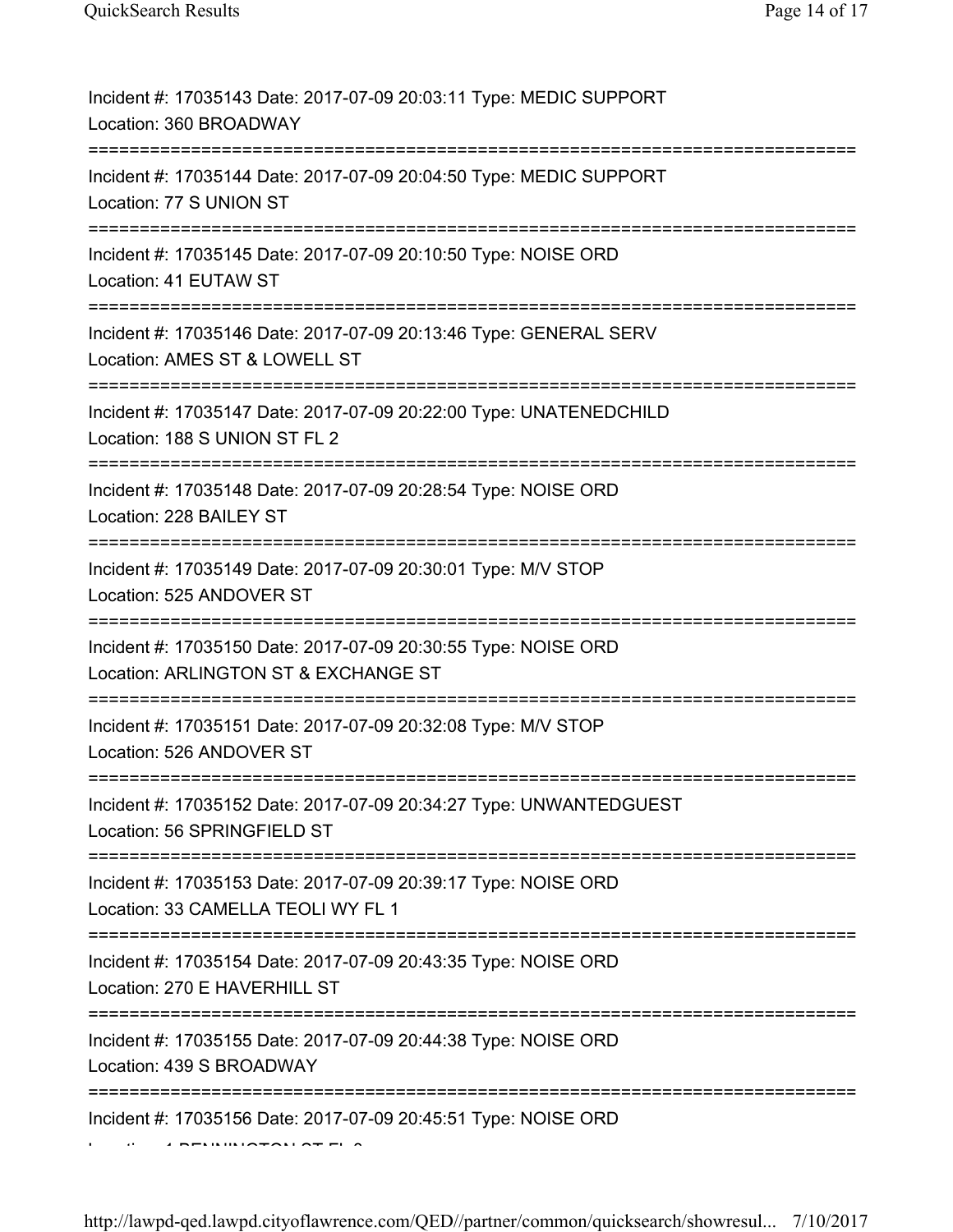| Incident #: 17035157 Date: 2017-07-09 20:45:52 Type: NOISE ORD<br>Location: 3 LASALLE AV<br>;==================================== |
|-----------------------------------------------------------------------------------------------------------------------------------|
| Incident #: 17035158 Date: 2017-07-09 20:48:36 Type: SUS PERS/MV<br>Location: ALLEN ST & SUMMER ST                                |
| Incident #: 17035159 Date: 2017-07-09 20:52:58 Type: NOISE ORD<br>Location: 4 SHERIDAN ST                                         |
| Incident #: 17035160 Date: 2017-07-09 20:53:37 Type: TOW/REPOSSED<br>Location: 9 PLEASANT TER                                     |
| Incident #: 17035161 Date: 2017-07-09 21:07:34 Type: NOISE ORD<br>Location: 5 HAVERHILL ST                                        |
| Incident #: 17035162 Date: 2017-07-09 21:21:41 Type: NOISE ORD<br>Location: CHESTER ST & S BROADWAY                               |
| Incident #: 17035163 Date: 2017-07-09 21:27:25 Type: NOISE ORD<br>Location: E HAVERHILL ST & WOODLAND ST                          |
| Incident #: 17035164 Date: 2017-07-09 21:35:46 Type: MEDIC SUPPORT<br>Location: 139 OSGOOD ST                                     |
| Incident #: 17035165 Date: 2017-07-09 21:36:17 Type: FIGHT<br>Location: 48 SARATOGA ST FL 2                                       |
| Incident #: 17035166 Date: 2017-07-09 21:42:59 Type: NOISE ORD<br>Location: 86 EUTAW ST                                           |
| Incident #: 17035167 Date: 2017-07-09 21:43:36 Type: TRESPASSING<br>Location: HIGH ST & STORROW ST                                |
| Incident #: 17035168 Date: 2017-07-09 22:02:57 Type: NOISE ORD<br>Location: 16 KEMPTON CT                                         |
| _____________________________________<br>Incident #: 17035169 Date: 2017-07-09 22:11:30 Type: NOISE ORD<br>Location: 311 WATER ST |
|                                                                                                                                   |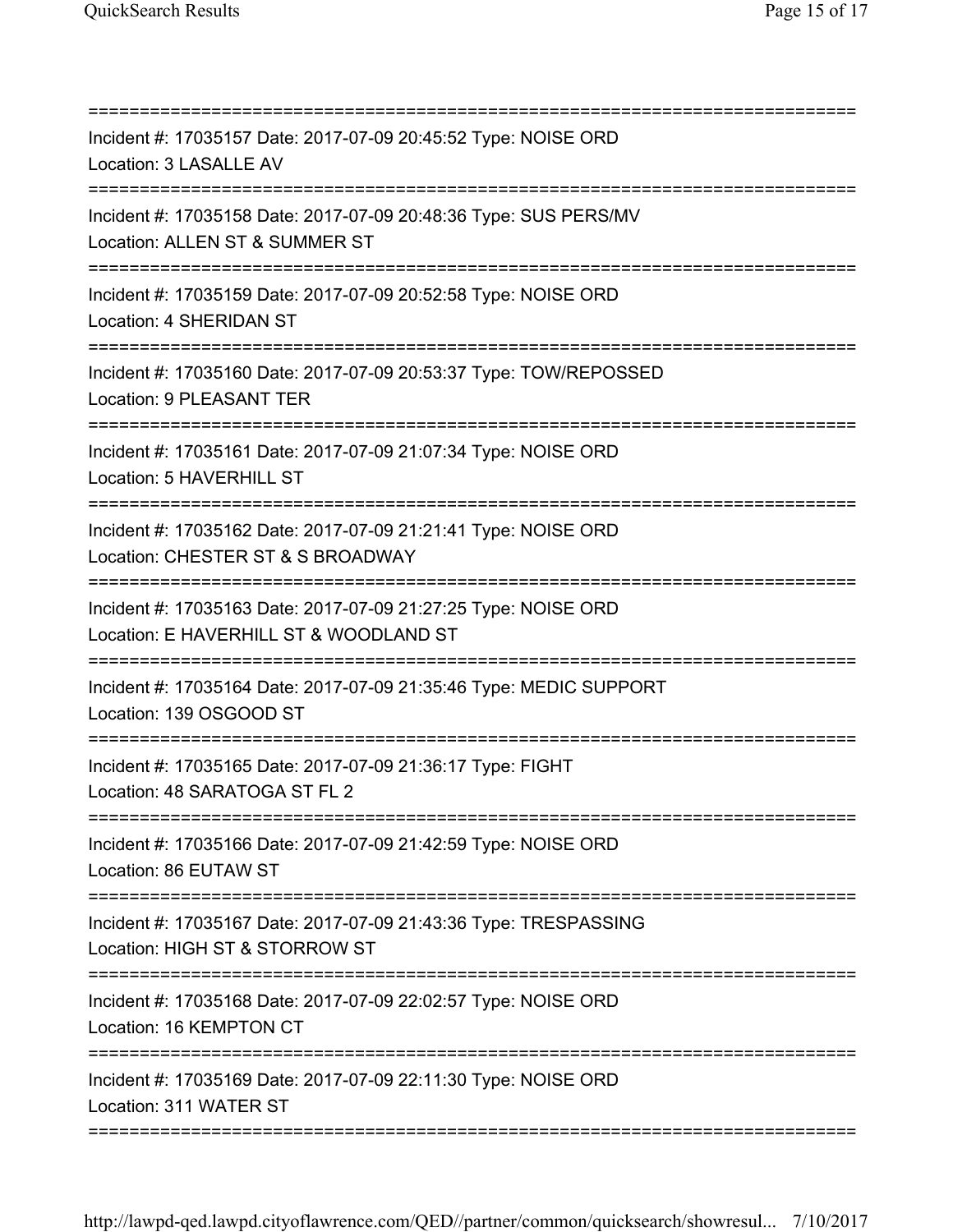| Incident #: 17035170 Date: 2017-07-09 22:15:11 Type: DISTURBANCE<br>Location: 6 YALE ST<br>================================   |
|-------------------------------------------------------------------------------------------------------------------------------|
| Incident #: 17035171 Date: 2017-07-09 22:16:51 Type: NOISE ORD<br>Location: 147 FARNHAM ST<br>-----------                     |
| Incident #: 17035172 Date: 2017-07-09 22:21:47 Type: LOUD NOISE<br>Location: HAVERHILL ST & PROSPECT ST                       |
| Incident #: 17035173 Date: 2017-07-09 22:24:53 Type: FIRE WORKS<br>Location: 76 SALEM ST                                      |
| Incident #: 17035174 Date: 2017-07-09 22:36:23 Type: B&E/PAST<br>Location: 89 NEWBURY ST<br>:================================ |
| Incident #: 17035175 Date: 2017-07-09 22:38:06 Type: GENERAL SERV<br>Location: 800 ESSEX ST #133A                             |
| Incident #: 17035176 Date: 2017-07-09 22:48:56 Type: SUS PERS/MV<br>Location: 119 WOODLAND ST                                 |
| Incident #: 17035177 Date: 2017-07-09 22:53:40 Type: M/V STOP<br>Location: 80 ESSEX ST                                        |
| Incident #: 17035178 Date: 2017-07-09 22:56:07 Type: NOISE ORD<br>Location: 228 BAILEY ST                                     |
| Incident #: 17035179 Date: 2017-07-09 23:05:46 Type: UNATENEDCHILD<br>Location: 105 HAVERHILL ST                              |
| Incident #: 17035180 Date: 2017-07-09 23:08:49 Type: TRESPASSING<br>Location: 169 HAVERHILL ST                                |
| Incident #: 17035181 Date: 2017-07-09 23:19:24 Type: M/V STOP<br>Location: APPLETON ST & ESSEX ST                             |
| Incident #: 17035182 Date: 2017-07-09 23:20:54 Type: DRUG VIO<br>Location: WEST ST PARK & RAILROAD TRACKS                     |
| Incident #: 17035183 Date: 2017-07-09 23:34:31 Type: M/V STOP                                                                 |
|                                                                                                                               |